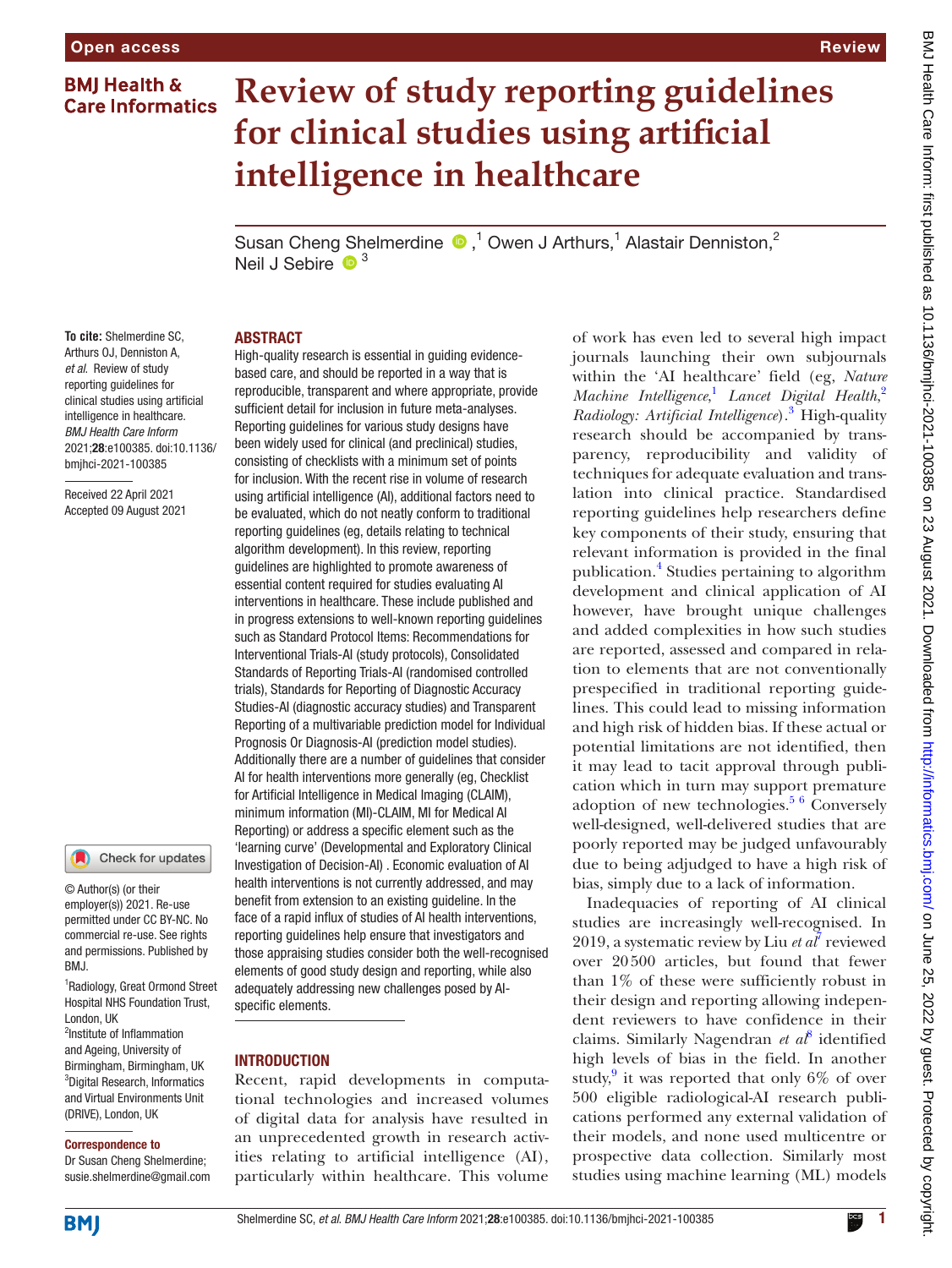for medical diagnosis $^{10}$  did not have adequate detail on how these were evaluated nor sufficient detail for these to be reproduced. Inconsistencies in how ML models from electronic health records have also been reported, with details regarding race and ethnicity of participants omitted in 64% of studies, and only 12% of models being externally validated.<sup>[11](#page-8-9)</sup>

In order to address these concerns, adapted research reporting guidelines based on the well-established EQUATOR Network (Enhancing the QUAlity and Transparency Of health Research)<sup>12</sup><sup>13</sup> and de novo recommendations by individual societies have been published, with a greater relevance for AI research. In this review, we highlight those that will cover the majority of healthcare focused AI-related studies, and explain how they differ to the well-known guidance for non-AI related clinical work. Our intention is to raise awareness of how such studies should be structured, thereby improving the quality of future submissions and providing a helpful aid for researchers, peer reviewers and editors.

In compiling a detailed, yet relevant list of study guidelines, we reviewed the EQUATOR network $13$  website for those containing the terms AI, ML or deep learning. A separate search was also conducted using Medline, Scopus and Google Scholar databases for publications using the same search terms with the addition of 'reporting guideline', 'checklist' or 'template'. Opinion pieces were excluded. Articles were included where the description of the recommendations were provided, and published at time of the search (March 2021).

#### TYPES OF RESEARCH REPORTING GUIDELINES

An ideal reporting guideline should be a clear, structured tool with a minimum list of key information to include within a published scientific manuscript. The EQUATOR Network $^{13}$  is the international 'standard bearer' for reporting guidelines, committed to improving 'the reliability and value of published health research literature by promoting transparent and accurate reporting and wider use of robust reporting guidelines'. Since the landmark publication of Consolidated Standards of Reporting Trials (CONSORT), $^{14}$  $^{14}$  $^{14}$  the network has overseen the development and publication of a number of guidelines that address other types of study design (eg, diagnostic accuracy studies). The EQUATOR guidelines are centrally registered (available via a core library) which ensures adherence to robust methodology of development and avoids redundancy of parallel initiatives to address the same issue. Importantly these guidelines are not medical specialty specific but are focused on the type of study, which helps ensure that there is a consistent approach and quality for addressing the same study design. It is recognised that certain specific scenarios may require specific extensions to these guidelines. For example, the increasing recognition of the importance of patient-reported outcomes (PROs) has led to the development of Standard Protocol Items: Recommendations for Interventional Trials

(SPIRIT-PRO)<sup>15</sup> and CONSORT-PRO.<sup>16</sup> In a similar way, the specific attributes of AI as an intervention, has led to a number of AI extensions, both published and in process, which build on the robust methodology of the original EQUATOR guidelines, while ensuring AI-specific elements are also addressed.

In parallel to the work of the EQUATOR network, a number of experts and institutions have developed their own recommendations for good practice and reporting. In contrast, these start with the intervention (ie, AI) rather than the study type (ie, randomised controlled trial (RCT)), and therefore, cover essentially the same territory. They vary in depth, and there can be differences in nuance depending on their primary purpose. For example some have originated from the need to support reviewers and editorial staff ('is this complete and is it good enough?'), whereas others are addressing at building a shared understanding of appropriate design and delivery ('this is what good looks like').

Given the number of different reporting guidelines in this area, there is value in setting them in context to help support users in understanding which is most appropriate for a particular setting ([table](#page-2-0) 1). Ultimately the most important elements of a high-quality study are contained within the methodology of the study design itself and not within the intervention. It is these elements that help minimise the major biases that all studies must address. In line with leading journals, we would, therefore, recommend starting with the guideline that addresses that particular study design (eg,  $CONSORT<sup>14</sup>$  for an RCT). If an AI extension is already in existence for that study type then these are clearly appropriate for that study (eg,  $\overrightarrow{CONSORT-AI}$ .<sup>17–19</sup> If no such -AI extension exists then we recommend using the appropriate EQUATOR guideline (eg, Standards for Reporting of Diagnostic Accuracy Studies  $(STARD)^{20}$  for diagnostic accuracy studies), but supplementing with AI-specific elements recommended in other guidelines (eg, SPIRIT-AI, $^{21-23}$  CONSORT-AI $^{17-19}$ or the non-EQUATOR guidelines described below). Indeed all the guidelines considered here contain valuable insights into the specific challenges of AI studies, and are recommended reading into good practice for design and reporting.

## EQUATOR NETWORK GUIDELINES Clinical trials protocols

The quality of a study and the trustworthiness of its findings, starts at the design phase. The study protocol should contain all elements of the study design, sufficient for independent groups to carry out the study and expect replicability. Prepublication of the study protocol, helps avoid biases such as post-hoc assignment of the primary outcome in which the triallist can 'cherry pick' one of a number of outcomes that point in the desired direction.

Guidance for recommended items to include in a trial protocol are provided by the SPIRIT Statement (latest version published in  $2013$ ,<sup>[24](#page-8-18)</sup> which has been recently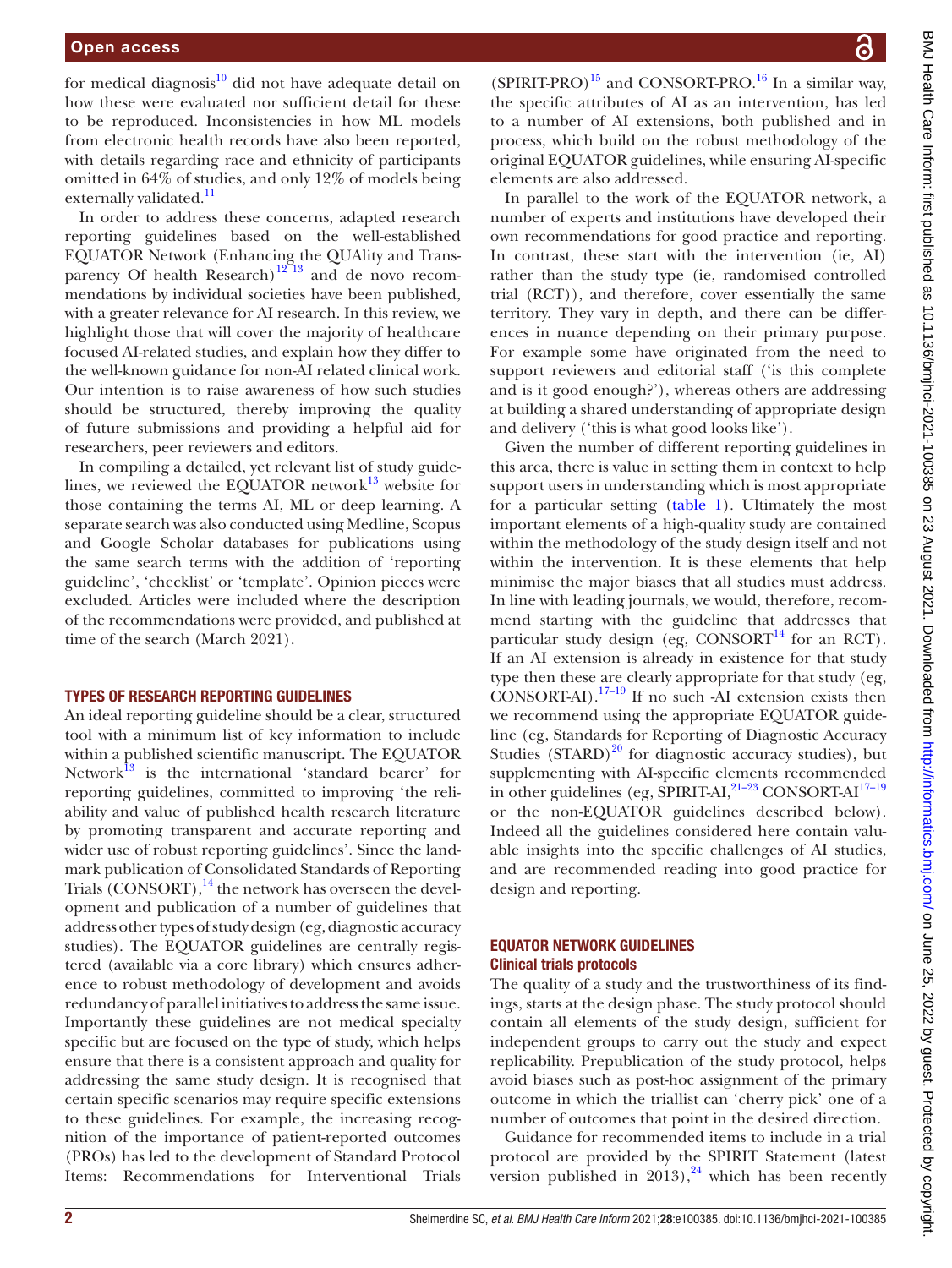<span id="page-2-0"></span>Summary of reporting guidelines for common study types used in radiological research, and their corresponding guideline extensions where these involve artificial intelligence

| Study design                                                                               | Reporting<br>guideline      | <b>Latest version</b> | Al-related extension           | Date of AI-extension<br>published |
|--------------------------------------------------------------------------------------------|-----------------------------|-----------------------|--------------------------------|-----------------------------------|
| <b>Clinical Trial Protocol</b>                                                             | <b>SPIRIT</b>               | 2013                  | <b>SPIRIT-AI</b>               | September 2020                    |
| Diagnostic Accuracy Studies                                                                | <b>STARD</b>                | 2015                  | STARD-AI                       | Expected 2021                     |
|                                                                                            |                             |                       | <b>CLAIM</b>                   | <b>March 2020</b>                 |
|                                                                                            |                             |                       | <b>MINIMAR</b>                 | <b>June 2020</b>                  |
| Prediction models for diagnostic or                                                        | <b>TRIPOD</b>               | 2015                  | <b>TRIPOD-AI/ML</b>            | Expected 2021                     |
| prognostication purposes                                                                   | <b>PROBAST</b>              | 2019                  | PROBAST-ML                     | Expected 2021                     |
| <b>Randomised Controlled Trials</b><br>(Interventional Study Design)                       | <b>CONSORT</b>              | 2010                  | CONSORT-AI                     | September 2020                    |
| Systematic reviews and meta-<br>analyses                                                   | <b>PRISMA</b><br>PRISMA-DTA | 2009<br>2018          | None planned or announced      |                                   |
| Critical appraisal and data<br>extraction of publications relating<br>to prediction models | <b>CHARMS</b>               | 2014                  | Applicable to machine learning |                                   |
| Evaluation of human factors in<br>early algorithm deployment                               | Not applicable              |                       | <b>DECIDE-AI</b>               | Expected 2021/2022                |
|                                                                                            |                             |                       |                                |                                   |

AI, artificial intelligence; CHARMS, Checklist for critical appraisal and data extraction for systematic reviews of prediction modelling studies; CLAIM, Checklist for Artificial Intelligence in Medical Imaging; CONSORT, Consolidated Standards of Reporting Trials; DECIDE-AI, Developmental and Exploratory Clinical Investigation of Decision-support systems driven by Artificial Intelligence; DTA, Diagnostic Trials of Accuracy; MINIMAR, Minimum Information for Medical AI Reporting; ML, machine learning; PRISMA, Preferred Reporting Items for Systematic Review and Meta-analysis; PROBAST, Prediction model Risk Of Bias Assessment Tool; SPIRIT, Standard Protocol Items: Recommendations for Interventional Trials; STARD, Standards for Reporting of Diagnostic Accuracy Studies; TRIPOD, Transparent Reporting of a multivariable prediction model for Individual Prognosis Or Diagnosis.

adapted for trials with an AI-related focus, termed the 'SPIRIT-AI' guideline. $21-23$  This adaptation includes an additional 15 items (12 extensions, 3 elaborations) to the existing 33-item SPIRIT 2013 guideline. The key differences are outlined in [table](#page-3-0) 2, mostly focused on the methodology of the trial, (accounting for eight extensions, one elaboration) with emphasis on inclusion/exclusion of data and participants, dealing with poor quality data and how the AI intervention will be applied to and benefit clinical practice.

## Clinical trials reports

While most AI studies are currently at early-phase validation stages, those evaluating the use of 'AI-interventions' in real world setting are fast emerging, and will become of increasing importance, since these are required for realworld clinical benefit demonstration. RCTs are the exemplar study design in providing a robust evidence basis for efficacy and safety of a given intervention, with the CONSORT statement,  $2010$  version<sup>14</sup> providing a 25-item checklist for the minimum reporting content in such studies. An adapted version, entitled the 'CONSORT-AI' extension<sup>[17–19](#page-8-15)</sup> was published in September 2020 for 'AI intervention' studies. This includes an additional 14 items (11 extensions, 3 elaborations) to the existing CONSORT 2010 statement, the majority of which (8 extensions, 1 elaboration) relate to the study participants and details of the 'AI intervention' being evaluated, which are similar to those additions already described in the SPIRIT-AI extension. Specific key differences in the new guideline

are outlined in [table](#page-4-0) 3. Although not specific for AI interventions, some aspects of the checklist Template for Intervention Description and Replication,  $2014^{25}$  may be a helpful addition when reporting details of the interventional elements of a study (ie, as an extension of item 5 of the CONSORT 2010 statement or as item 11 of the SPIRIT 2013 statement). These include details regarding any modifications of the intervention during a study, including how and why certain aspects were personalised or adapted. There are currently no publicly proposed plans to publish an 'AI' extension to this guideline to the best of our knowledge.

# Diagnostic accuracy studies

The STARD statement,  $2015$  version<sup>20</sup> is the most widely accepted reporting standard for diagnostic accuracy studies. A steering group has been established to devise an AI-specific extension to the latest version of the 30-item STARD statement (called the STARD-AI exten- $sion.<sup>26</sup>$  $sion.<sup>26</sup>$  $sion.<sup>26</sup>$  At the time of writing this is undergoing an international consensus survey among leaders in the AI field for suggested adaptations and pending publication.

# Prediction models

Extensions to reporting guidelines describing prediction models that use ML have been announced, and are anticipated for publication soon. These include adapted versions of the 'Transparent Reporting of a multivariable prediction model for Individual Prognosis Or Diag-nosis' (TRIPOD), 2015 version,<sup>[27](#page-8-21)</sup> which will be entitled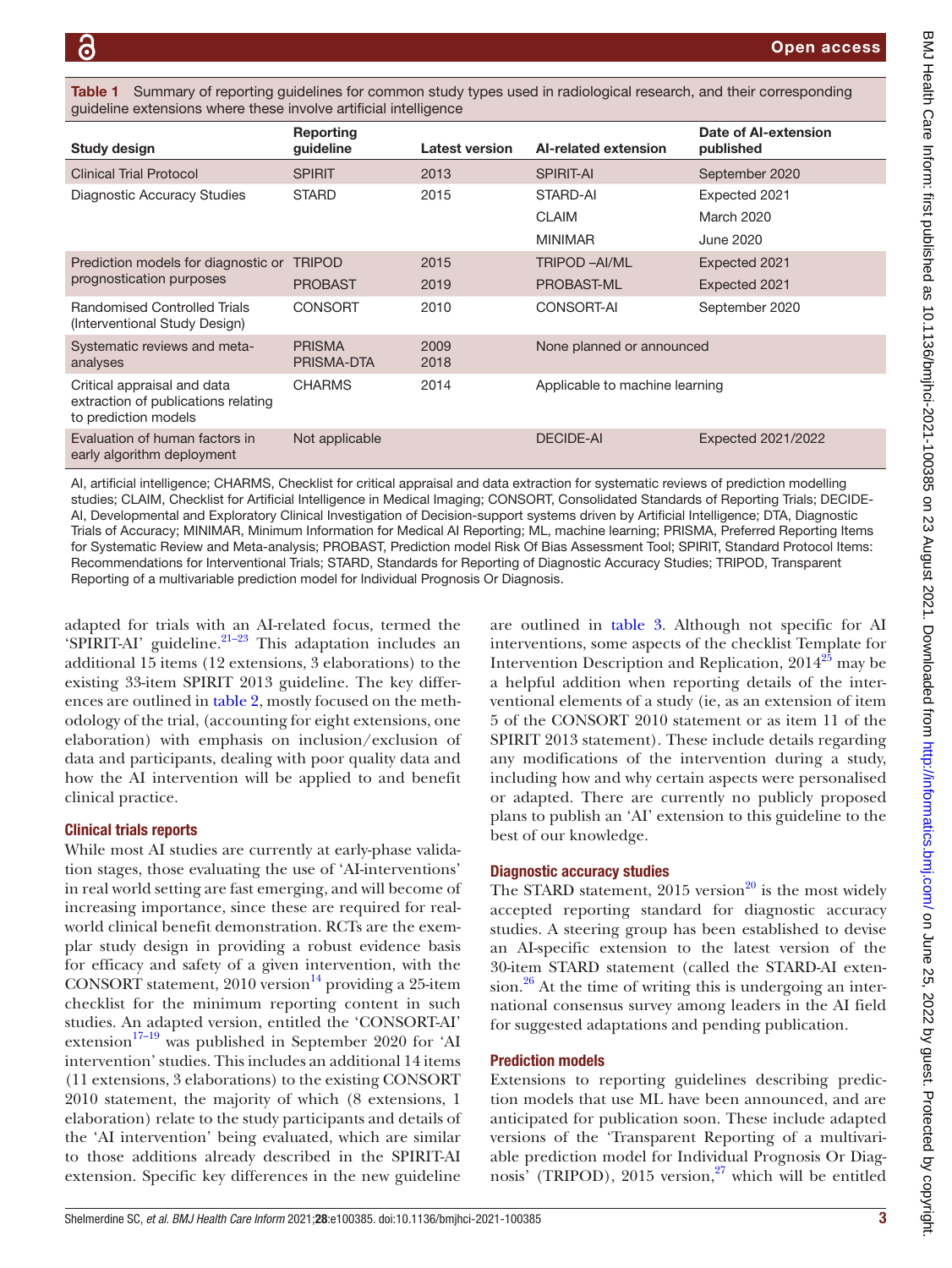BMJ Health Care Inform: first published as 10.1136/bmjhci-2021-100385 on 23 August 2021. Downloaded from http://informatics.bmj.com/ on June 25, 2022 by guest. Protected by copyright. BMJ Health Care Inform: first published as 10.1136/bmjhci-2021-100385 on 23 August 2021. Downloaded from/nnatics.bmj.com/ on June 25, 2022 by guest. Protected by copyright.

| addition to the SPIRIT 2013 statement) |         |                                                                                                                                                                                                |             |                                                                                                                                                                                                    |  |  |
|----------------------------------------|---------|------------------------------------------------------------------------------------------------------------------------------------------------------------------------------------------------|-------------|----------------------------------------------------------------------------------------------------------------------------------------------------------------------------------------------------|--|--|
| <b>Section</b>                         | Item no | SPIRIT 2013 item                                                                                                                                                                               | Amendment   | <b>SPIRIT-AI item</b>                                                                                                                                                                              |  |  |
| <b>Administrative information</b>      |         |                                                                                                                                                                                                |             |                                                                                                                                                                                                    |  |  |
| Title                                  | 1       | Descriptive title identifying the study<br>design, population, interventions and<br>if applicable, trial acronym                                                                               | Elaboration | Indicate that the intervention involves<br>artificial intelligence/machine learning and<br>specify the type of model.                                                                              |  |  |
|                                        |         |                                                                                                                                                                                                | Elaboration | Specify the intended use of the AI<br>intervention.                                                                                                                                                |  |  |
| <b>Introduction</b>                    |         |                                                                                                                                                                                                |             |                                                                                                                                                                                                    |  |  |
| Background and<br>rationale            | 6a      | Description of research question<br>and justification for undertaking the<br>trial, including summary of relevant<br>studies (published and unpublished)<br>examining benefits and harms for   | Extension   | Explain the intended use of the AI<br>intervention in the context of the<br>clinical pathway, including its purpose<br>and its intended users (eg, healthcare<br>professionals, patients, public). |  |  |
|                                        |         | each intervention                                                                                                                                                                              | Extension   | Describe any pre-existing evidence for the<br>AI intervention.                                                                                                                                     |  |  |
|                                        |         | Methods: Participants, interventions and outcomes                                                                                                                                              |             |                                                                                                                                                                                                    |  |  |
| <b>Study Setting</b>                   | 9       | Description of study settings (eg,<br>community clinic, academic hospital)<br>and list of countries where data will be<br>collected. Reference to where list of<br>study sites can be obtained | Extension   | Describe the onsite and offsite<br>requirements needed to integrate the AI<br>intervention into the trial setting.                                                                                 |  |  |
| Eligibility criteria                   | 10      | Inclusion and exclusion criteria<br>for participants. If applicable,                                                                                                                           | Elaboration | State the inclusion and exclusion criteria<br>at the level of participants.                                                                                                                        |  |  |
|                                        |         | eligibility criteria for study centres<br>and individuals who will perform<br>the interventions (eg, surgeons,<br>psychotherapists)                                                            | Extension   | State the inclusion and exclusion criteria<br>at the level of the input data.                                                                                                                      |  |  |
| Interventions                          | 11a     | Interventions for each group with<br>sufficient detail to allow replication,                                                                                                                   | Extension   | State which version of the AI algorithm will<br>be used.                                                                                                                                           |  |  |
|                                        |         | including how and when they will be<br>administered                                                                                                                                            | Extension   | Specify the procedure for acquiring<br>and selecting the input data for the AI<br>intervention.                                                                                                    |  |  |
|                                        |         |                                                                                                                                                                                                | Extension   | Specify the procedure for assessing and<br>handling poor quality or unavailable input<br>data.                                                                                                     |  |  |
|                                        |         |                                                                                                                                                                                                | Extension   | Specify whether there is human-AI<br>interaction in the handling of the input<br>data, and what level of expertise is<br>required for users.                                                       |  |  |
|                                        |         |                                                                                                                                                                                                | Extension   | Specify the output of the AI intervention.                                                                                                                                                         |  |  |
|                                        |         |                                                                                                                                                                                                | Extension   | Explain the procedure for how the AI<br>intervention's output will contribute to<br>decision making or other elements of<br>clinical practice.                                                     |  |  |
| <b>Methods: Monitoring</b>             |         |                                                                                                                                                                                                |             |                                                                                                                                                                                                    |  |  |
| Harms                                  | 22      | Plans for collecting, assessing,<br>reporting and managing solicited<br>and spontaneously reported adverse<br>events and other unintended effects of<br>trial interventions or trial conduct   | Extension   | Specify any plans to identify and analyse<br>performance errors. If there are no plans<br>for this, justify why not.                                                                               |  |  |
| Access to data                         | 29      | Statement of who will have access to<br>the final trial dataset and disclosure of<br>contractual agreements that limit such<br>access for investigators                                        | Extension   | State whether and how the AI intervention<br>and/or its code can be accessed,<br>including any restrictions to access or<br>reuse.                                                                 |  |  |

<span id="page-3-0"></span>Table 2 Additional items proposed for studies relating to AI intervention clinical protocols within the SPIRIT-AI statement (in

Table adapted from Cruz Rivera et al.<sup>21–23</sup> Items within the SPIRIT 2013 statement that have not changed for the SPIRIT-AI statement have been omitted.

AI, artificial intelligence; SPIRIT, Standard Protocol Items: Recommendations for Interventional Trials.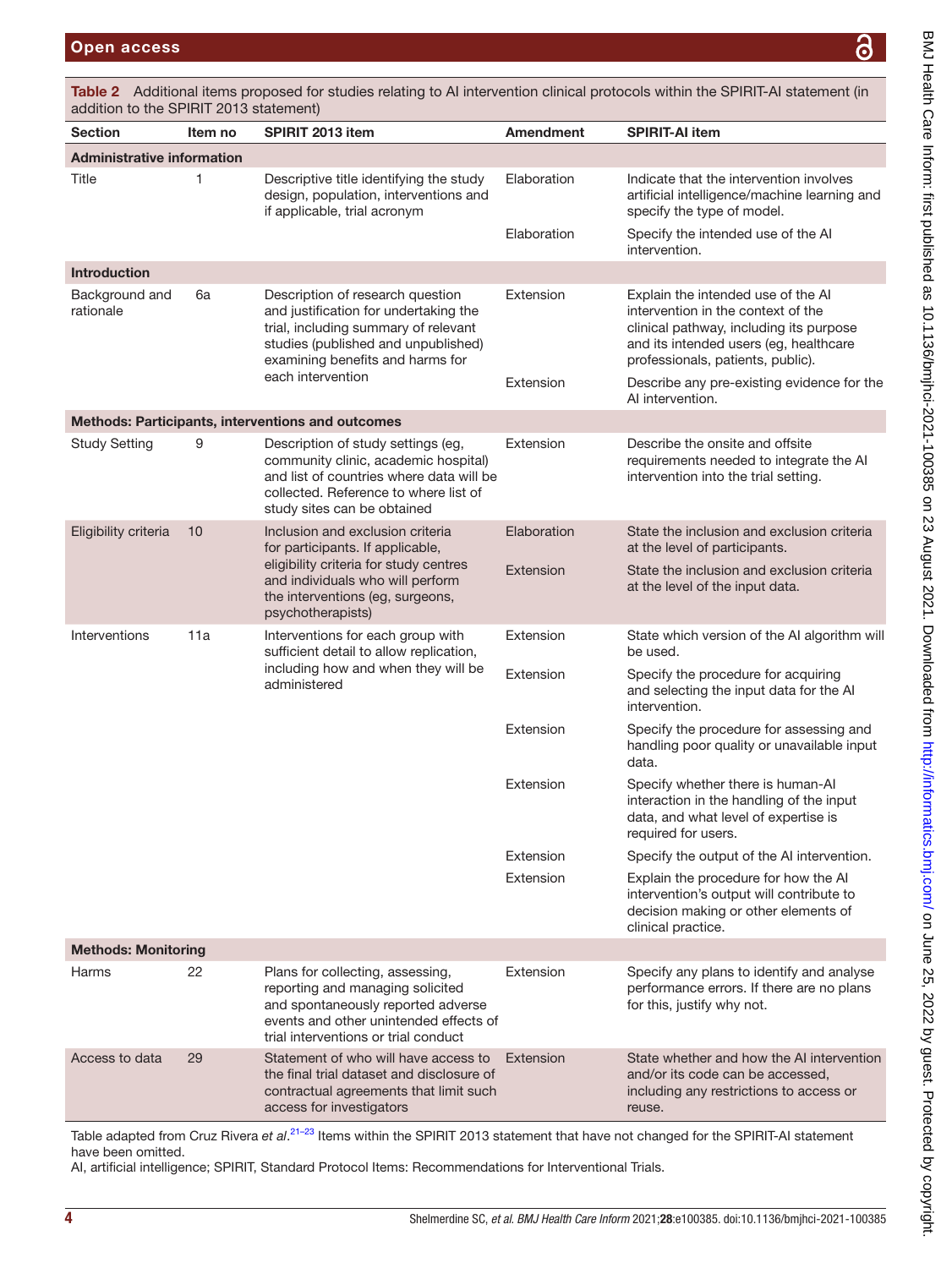| <b>Section</b>               | Item no                                                                                                             | <b>CONSORT 2010 item</b>                                                   | <b>Amendment</b>                                                                   | <b>CONSORT-AI item</b>                                                                                                                                                                          |
|------------------------------|---------------------------------------------------------------------------------------------------------------------|----------------------------------------------------------------------------|------------------------------------------------------------------------------------|-------------------------------------------------------------------------------------------------------------------------------------------------------------------------------------------------|
| <b>Title and abstract</b>    |                                                                                                                     |                                                                            |                                                                                    |                                                                                                                                                                                                 |
| Title and<br>abstract        | 1a                                                                                                                  | Identification as a randomised trial Elaboration<br>in the title           |                                                                                    | Indicate that the intervention involves artificial<br>intelligence/machine learning in the title and/or abstract<br>and specify the type of model.                                              |
|                              | 1 <sub>b</sub>                                                                                                      | Structured summary of trial<br>design, methods, results and<br>conclusions | Elaboration                                                                        | State the intended use of the AI intervention within the<br>trial in the title and/or abstract.                                                                                                 |
| <b>Introduction</b>          |                                                                                                                     |                                                                            |                                                                                    |                                                                                                                                                                                                 |
| Background<br>and objectives | 2a                                                                                                                  | Scientific background and<br>explanation of rationale                      | Extension                                                                          | Explain the intended use of the AI intervention in the<br>context of the clinical pathway, including its purpose<br>and its intended users (eg, healthcare professionals,<br>patients, public). |
| <b>Methods</b>               |                                                                                                                     |                                                                            |                                                                                    |                                                                                                                                                                                                 |
| Participants                 | 4a                                                                                                                  | Eligibility criteria for participants                                      | Elaboration                                                                        | State the inclusion and exclusion criteria at the level of<br>participants.                                                                                                                     |
|                              |                                                                                                                     |                                                                            | Extension                                                                          | State the inclusion and exclusion criteria at the level of<br>the input data.                                                                                                                   |
|                              | 4b                                                                                                                  | Settings and locations where the<br>data were collected                    | Extension                                                                          | Describe how the AI intervention was integrated<br>into the trial setting, including any onsite or offsite<br>requirements.                                                                     |
| Interventions                | 5                                                                                                                   | The interventions for each                                                 | Extension                                                                          | State which version of the AI algorithm was used.                                                                                                                                               |
|                              | group with sufficient details to<br>allow replication, including how<br>and when they were actually<br>administered | Extension                                                                  | Describe how the input data were acquired and<br>selected for the AI intervention. |                                                                                                                                                                                                 |
|                              |                                                                                                                     | Extension                                                                  | Describe how poor quality or unavailable input data<br>were assessed and handled   |                                                                                                                                                                                                 |
|                              |                                                                                                                     |                                                                            | Extension                                                                          | Specify whether there was human-AI interaction in the<br>handling of the input data, and what level of expertise<br>was required of users.                                                      |
|                              |                                                                                                                     |                                                                            | Extension                                                                          | Specify the output of the AI intervention.                                                                                                                                                      |
|                              |                                                                                                                     |                                                                            | Extension                                                                          | Explain how the AI intervention's outputs contributed to<br>decision making or other elements of clinical practice.                                                                             |
| <b>Results</b>               |                                                                                                                     |                                                                            |                                                                                    |                                                                                                                                                                                                 |
| Harms                        | 19                                                                                                                  |                                                                            | Extension                                                                          | Describe results of any analysis of performance errors<br>and how errors were identified, where applicable. If no<br>such analysis was planned or done, justify why not.                        |
| <b>Discussion</b>            |                                                                                                                     |                                                                            |                                                                                    |                                                                                                                                                                                                 |
| Funding                      | 25                                                                                                                  |                                                                            | Extension                                                                          | State whether and how the AI intervention and/or its<br>code can be accessed, including any restrictions to<br>access or re-use.                                                                |

<span id="page-4-0"></span>Table 3 Additional criteria to be included for studies relating to AI interventions within the CONSORT-AI statement (in addition to the CONSORT 2010 statement)

Table adapted from Liu et al.<sup>17–19</sup> Items within the CONSORT 2010 statement that have not been changed for the CONSORT-AI statement have been omitted.

AI, artificial intelligence; CONSORT, Consolidated Standards of Reporting Trials.

'TRIPOD-AI',<sup>28 29</sup> and supported by the 'Prediction model Risk Of Bias Assessment Tool' (PROBAST, 2019 version)<sup>30</sup> which is proposed to be entitled PROBAST-ML.<sup>28 29</sup>

# Human factors

Another upcoming guideline, focused on the evaluation of the 'human factors' in algorithm implementation, has been announced: the checklist (Developmental and Exploratory Clinical Investigation of Decision-support systems driven by  $AI$ ).<sup>[31](#page-8-24)</sup> This checklist is intended for use in early small-scale clinical trials that evaluate and provide information on how algorithms may be used in practice, bridging the gap between the algorithm development/

validation stage (which would follow TRIPOD-AI, STARD-AI or Checklist for Artificial Intelligence in Medical Imaging (CLAIM)), but before large-scale clinical trials of AI interventions (where the CONSORT-AI would be used). Publication is anticipated to be late 2021 or early 2022.

# Systematic reviews

Given the increasing volume of radiological AI-related research for a growing variety of conditions and clinical settings, it is also likely that we will encounter more systematic reviews and meta-analyses that aim to aggregate the evidence from studies in this field (eg, recent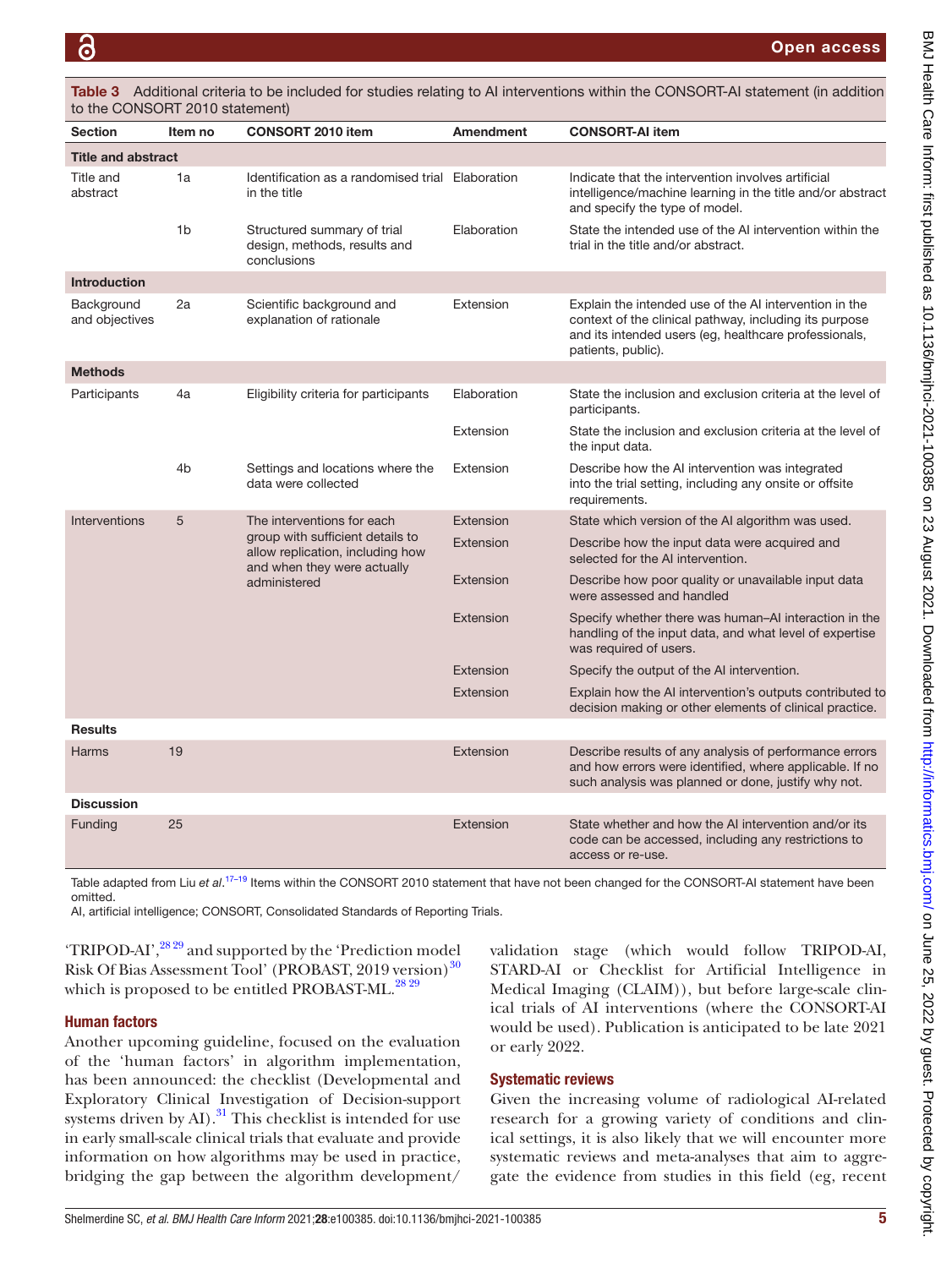publications have already emerged that summarise research regarding the role of AI in COVID-19. $32-34$  At present, the 'Preferred Reporting Items for Systematic Reviews and Meta-analyses' (PRISMA), 2009<sup>35</sup> guidelines are the most established for systematic reviews and metaanalyses, with a modified version specifically tailored for meta-analyses relating to diagnostic test accuracies (ie, the PRISMA-Diagnostic Trials of Accuracy (DTA), 2018).<sup>36</sup> Currently, there have not been any announcements for an update to these guidelines for AI-related systematic reviews or meta-analyses, and therefore, it is suggested that the PRSIMA 2009 $^{35}$  or PRISMA-DTA 2018 $^{36}$  guidance should be followed.

In the planning stages for conducting systematic reviews of prediction models, the 'Checklist for critical appraisal and data extraction for systematic reviews of prediction modelling studies' (CHARMS,  $2014^{37}$  was developed by the Cochrane Prognosis Methods Group. This was not intentionally created for publications relating to AI per se, but applicable to a wide range of studies, which also happen to include the evaluation of ML models. The developers provide the checklist to help authors frame their review question, design and extract relevant items from published reports of prediction models and guide assessment of risk of bias (rather than in the analysis of these). This checklist will, therefore, be useful to those who wish to plan a review of AI tools that provide a 'risk score' or 'probability of diagnosis'. A tutorial on how to carry out a 'CHARMS analysis' for prognostic multivariate models with real-life worked examples has been published $38$  and may be a helpful resource for readers wishing to carry out similar work. It is worth noting that the authors of CHARMS still recommend reference to the PRISMA  $2009^{35}$  and PRISMA-DTA  $2018^{36}$  statements for the reporting and analysis of trial results, in conjunction with their own checklist for planning of the review design.

## OTHER (NON-EQUATOR NETWORK) GUIDELINES

Alternative guidelines have been published by expert interest groups and endorsed by different specialty societies. A few are described here to supplement further reading and interest.

The Radiological Society of North America recently published the 'CLAIM'[39](#page-9-5) in 2020, containing elements of the STARD 2015 guideline and applicable for trials addressing a wide spectrum of AI applications using medical images (eg, classification, reconstruction, text analysis, work flow optimisation). This checklist comprises of 42 items, of which 6 are new (pertaining to model design and training), 8 are extensions of pre-existing STARD 2015 items, 14 items are elaborations (mostly relating to methods and results) and 14 items remain the same. Particular emphasis is given to data, the reference standard of 'ground truth' and the precise development and methodology of the AI algorithm being tested. These are listed in further detail in [table](#page-6-0) 4, where differences to the STARD 2015 are highlighted. Care should be taken

to avoid any confusion with another similarly named checklist entitled 'minimum information about clinical AI modelling' (MI-CLAIM), $^{40}$  $^{40}$  $^{40}$  which is less of a reporting guideline but a document outlining required shared understanding in the development and evaluation of AI models aimed to serve clinical and data scientists), repository managers and model users.

It is also worth noting that the American Medical Informatics Association produced a set of guidelines in 2020 termed the 'MI for Medical AI Reporting' (MINIMAR),<sup>[41](#page-9-7)</sup> specific to studies reporting the use of AI solutions in healthcare. Rather than a list of items for manuscript writing, this guidance provides suggestions for details pertaining to data sources used in algorithm development and their intended usage, spread across four key subject areas (ie, study population and setting, patient demographics, model architecture and model evaluation). There are many similarities with the aforementioned CLAIM checklist, although the key differences include the granularity by which the MINIMAR suggests researchers should explicitly state participant demographics (eg, ethnicity and socioeconomic status, rather than just age and sex) and how code and data can be shared with the wider community.

# FURTHER READING

There is an increasing need to build a cadre of researchers and reviewers with sufficient domain knowledge of technical aspects (including limitations and risk) and of the principles of good trial methodology (including areas of potential bias, analysis issues, etc). There is also a need for ML experts and clinical trial communities to increasingly learn each other's language, to ensure accurate and precise communication of concepts, and enable comparison between studies. A number of reviews are highlighted here for further reading<sup>[42–46](#page-9-8)</sup> along with work<sup>47</sup> explaining different evaluation metrics used in AI and ML studies. It is also worth bearing in mind the wider clinical and ethical context of how any AI tool would fit into our existing clinical pathways and healthcare systems.<sup>[48](#page-9-10)</sup>

## **CONCLUSION**

In conclusion, this article has provided readers an overview of changes to standard clinical reporting guidelines specific for AI-related studies. The fundamental basics of describing the trial setup, inclusion and exclusion criteria, detailing the study methodology and standards used, together with details on algorithm development, should create transparency and address reproducibility. Those which are most relevant for a particular healthcare specialty will depend on the type of research being conducted in that particular field (eg, guidelines for AI-related diagnostic accuracy trials may be more relevant for radiological or pathological specialties, whereas those addressing patient outcomes with the aid of an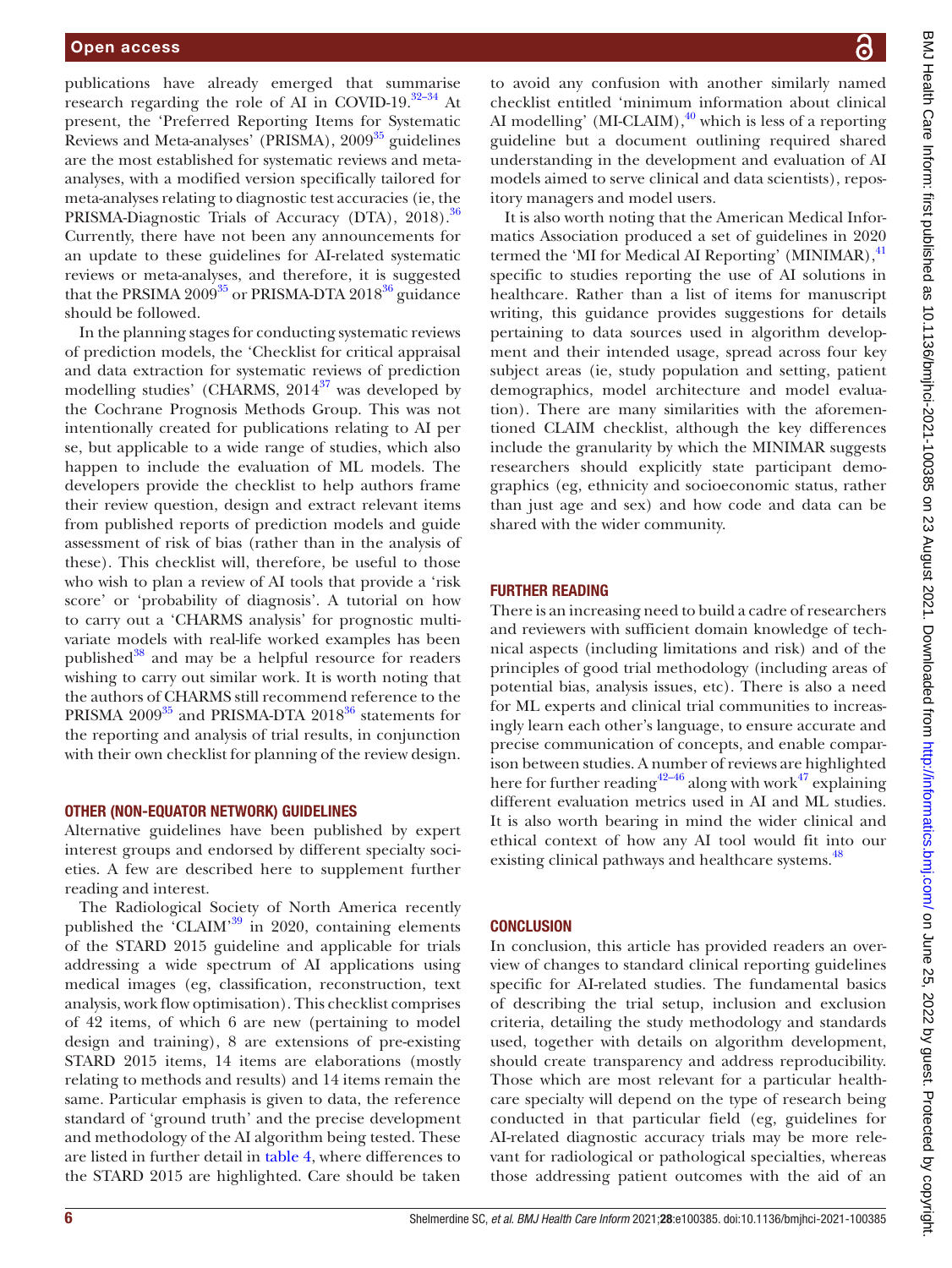<span id="page-6-0"></span>

| Criteria for the CLAIM checklist for diagnostic accuracy studies using AI<br>Table 4 |                 |                                                                                                                                                                 |                   |                                                                                                                                                |
|--------------------------------------------------------------------------------------|-----------------|-----------------------------------------------------------------------------------------------------------------------------------------------------------------|-------------------|------------------------------------------------------------------------------------------------------------------------------------------------|
| <b>Section</b>                                                                       | Item no         | STARD 2015 item                                                                                                                                                 | Amendment         | <b>CLAIM</b> item                                                                                                                              |
| <b>Title and abstract</b>                                                            |                 |                                                                                                                                                                 |                   |                                                                                                                                                |
| Title                                                                                | 1               | Identification as a study of diagnostic<br>accuracy using at least one measure of<br>accuracy (such as sensitivity, specificity,<br>predictive values or AUC).  | Elaboration       | Identification as a study of AI<br>methodology, specifying the category of<br>technology used (eg, deep learning).                             |
| Abstract                                                                             | $\overline{2}$  | Structured summary of study design,<br>methods, results and conclusions.                                                                                        | Same              |                                                                                                                                                |
| <b>Introduction</b>                                                                  |                 |                                                                                                                                                                 |                   |                                                                                                                                                |
| Background                                                                           | 3               | Scientific and clinical background,<br>including the intended use and clinical role<br>of the index test.                                                       | Elaboration       | Scientific and clinical background,<br>including the intended use and clinical role<br>of the AI approach.                                     |
| Objectives                                                                           | 4               | Study objectives and hypotheses.                                                                                                                                | Same              |                                                                                                                                                |
| <b>Methods</b>                                                                       |                 |                                                                                                                                                                 |                   |                                                                                                                                                |
| Study design                                                                         | 5               | Whether data collection was planned<br>before the index test and reference<br>standard were performed<br>(prospective study) or after (retrospective<br>study). | Same<br>Extension | Study goal, such as model creation,<br>exploratory study, feasibility study, non-<br>inferiority trial.                                        |
| Participants                                                                         | 6               | Eligibility criteria (inclusion/exclusion).                                                                                                                     | Extension         | State data sources.                                                                                                                            |
|                                                                                      | $\overline{7}$  | On what basis potentially eligible<br>participants were identified (such as<br>symptoms, results from previous tests,<br>inclusion in registry).                | Same              |                                                                                                                                                |
|                                                                                      | 8               | Where and when potentially eligible<br>participants were identified (setting,<br>location and dates).                                                           |                   |                                                                                                                                                |
|                                                                                      | 9               | Whether participants formed a                                                                                                                                   | Extension         | Data preprocessing steps.                                                                                                                      |
|                                                                                      |                 | consecutive, random or convenience<br>series.                                                                                                                   | Extension         | Selection of data subsets, if applicable.                                                                                                      |
|                                                                                      |                 |                                                                                                                                                                 | Extension         | Definitions of data elements, with<br>references to common data elements.                                                                      |
|                                                                                      |                 |                                                                                                                                                                 | Extension         | Deidentification methods.                                                                                                                      |
| Test methods                                                                         | 10 <sub>b</sub> | Reference standard, in sufficient detail to<br>allow replication.                                                                                               | Elaboration       | Definition of 'ground truth' (ie, reference<br>standard), in sufficient detail to allow<br>replication.                                        |
|                                                                                      |                 |                                                                                                                                                                 | Elaboration       | Source of ground truth annotations;<br>qualifications and preparation of<br>annotators.                                                        |
|                                                                                      |                 |                                                                                                                                                                 | Elaboration       | Annotation tools.                                                                                                                              |
|                                                                                      | 11              | Rationale for choosing the reference<br>standard (if alternatives exist).                                                                                       | Same              |                                                                                                                                                |
|                                                                                      | 12 <sub>b</sub> | Definition of and rationale for test<br>positivity cut-offs or result categories of<br>the reference standard, distinguishing<br>prespecified from exploratory. | Elaboration       | Measurement of inter-rater and intrarater<br>variability; methods to mitigate variability<br>and/or resolve discrepancies for ground<br>truth. |
| Model                                                                                |                 |                                                                                                                                                                 | <b>New</b>        | Detailed description of model, including<br>inputs, outputs, all intermediate layers and<br>connections.                                       |
|                                                                                      |                 |                                                                                                                                                                 | <b>New</b>        | Software libraries, frameworks, and<br>packages.                                                                                               |
|                                                                                      |                 |                                                                                                                                                                 | <b>New</b>        | Initialisation of model parameters (eg,<br>randomisation, transfer learning).                                                                  |

Continued

BMJ Health Care Inform: first published as 10.1136/bmjhci-2021-100385 on 23 August 2021. Downloaded from http://informatics.bmj.com/ on June 25, 2022 by guest. Protected by copyright. BMJ Health Care Inform: first published as 10.1136/bmjhci-2021-100385 on 23 August 2021. Downloaded from/nnatics.bmj.com/ on June 25, 2022 by guest. Protected by copyright.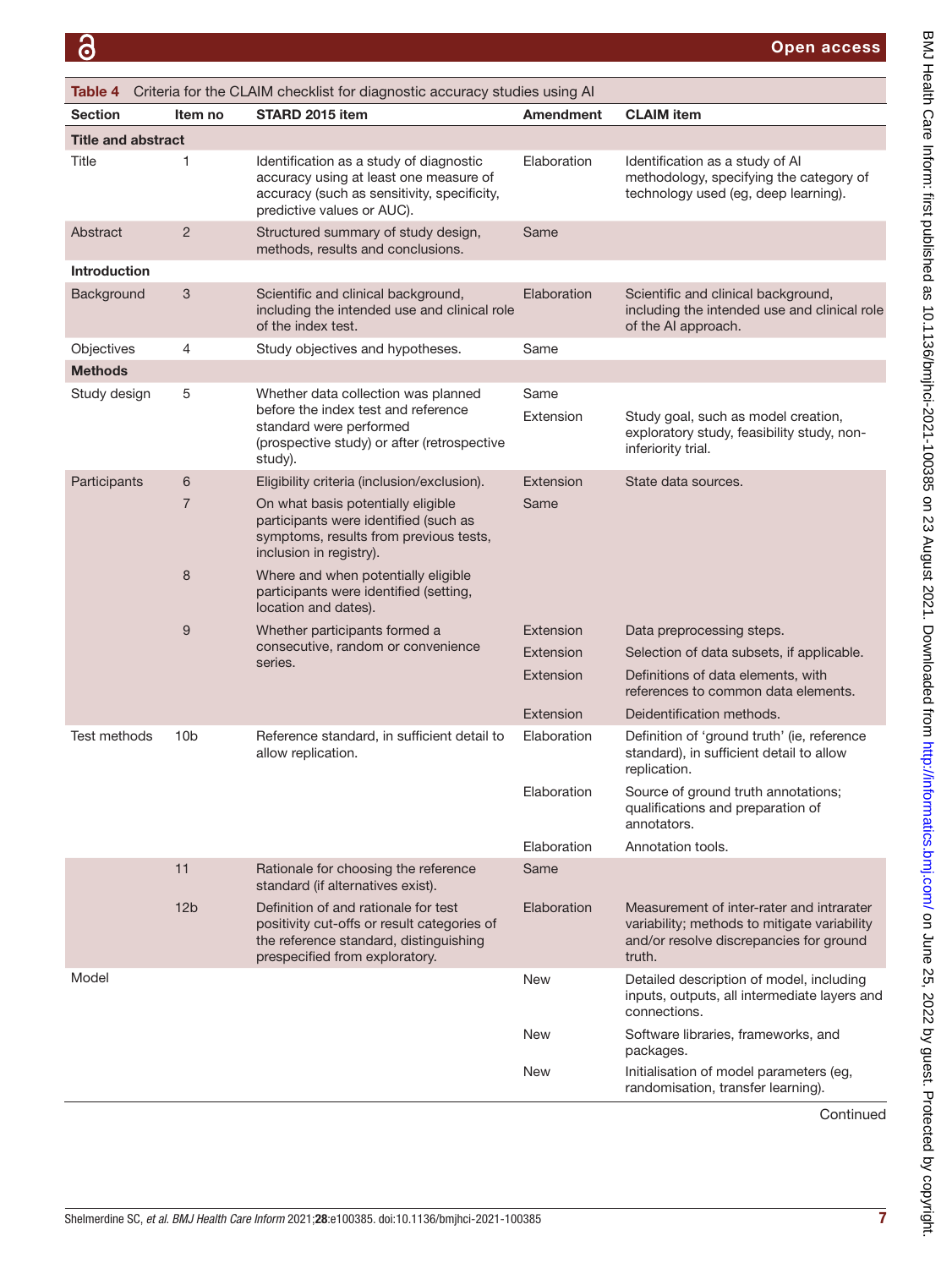| Section                  | Item no                                                                                 | STARD 2015 item                                                                                                    | <b>Amendment</b>                                                   | <b>CLAIM</b> item                                                                                           |
|--------------------------|-----------------------------------------------------------------------------------------|--------------------------------------------------------------------------------------------------------------------|--------------------------------------------------------------------|-------------------------------------------------------------------------------------------------------------|
| Training                 |                                                                                         |                                                                                                                    | <b>New</b>                                                         | Details of training approach, including data<br>augmentation, hyperparameters, number<br>of models trained. |
|                          |                                                                                         |                                                                                                                    | <b>New</b>                                                         | Method of selecting the final model.                                                                        |
|                          |                                                                                         |                                                                                                                    | <b>New</b>                                                         | Ensembling techniques, if applicable                                                                        |
| Analysis                 | 14                                                                                      | Methods for estimating or comparing<br>measures of diagnostic accuracy.                                            | Elaboration                                                        | Metrics of model performance.                                                                               |
|                          | 16                                                                                      | How missing data on the index test and<br>reference standard were handled.                                         | Same                                                               |                                                                                                             |
| 17                       | Any analyses of variability in diagnostic<br>accuracy, distinguishing prespecified from | Elaboration                                                                                                        | Statistical measures of significance and<br>uncertainty (eg, CIs). |                                                                                                             |
|                          |                                                                                         | exploratory.                                                                                                       | Elaboration                                                        | Robustness or sensitivity analysis.                                                                         |
|                          |                                                                                         |                                                                                                                    | Elaboration                                                        | Methods for explainability or<br>interpretability (eg, saliency maps) and<br>how they were validated.       |
|                          |                                                                                         |                                                                                                                    | Elaboration                                                        | Validation or testing on external data.                                                                     |
|                          | 18                                                                                      | Intended sample size and how it was<br>determined.                                                                 | Same                                                               |                                                                                                             |
|                          |                                                                                         |                                                                                                                    | Extension                                                          | How data were assigned to partitions;<br>specify proportions.                                               |
|                          |                                                                                         |                                                                                                                    | Extension                                                          | Level at which partitions are disjoint (eg,<br>image, study, patient, institution).                         |
| <b>Results</b>           |                                                                                         |                                                                                                                    |                                                                    |                                                                                                             |
| Participants             | 19                                                                                      | Flow of participants, using a diagram.                                                                             | Same                                                               |                                                                                                             |
|                          | 20                                                                                      | Baseline demographic and clinical<br>characteristics of participants.                                              | Elaboration                                                        | Demographic and clinical characteristics<br>of cases in each partition.                                     |
| <b>Test results</b>      | 23                                                                                      | Cross tabulation of the index test results<br>(or their distribution) by the results of the<br>reference standard. | Elaboration                                                        | Performance metrics for optimal model(s)<br>on all data partitions.                                         |
|                          | 24                                                                                      | Estimates of diagnostic accuracy and their Same<br>precision (such as 95% Cls).                                    |                                                                    |                                                                                                             |
|                          | 25                                                                                      | Any adverse events from performing the<br>index test or the reference standard.                                    | Elaboration                                                        | Failure analysis of incorrectly classified<br>cases.                                                        |
| <b>Discussion</b>        |                                                                                         |                                                                                                                    |                                                                    |                                                                                                             |
| Limitations              | 26                                                                                      | Study limitations, including sources of<br>potential bias, statistical uncertainty and<br>generalisability.        | Same                                                               |                                                                                                             |
| Implications             | 27                                                                                      | Implications for practice, including the<br>intended use and clinical role of the index<br>test.                   | Same                                                               |                                                                                                             |
| <b>Other Information</b> |                                                                                         |                                                                                                                    |                                                                    |                                                                                                             |
| Registration             | 28                                                                                      | Registration no and name of registry.                                                                              | Same                                                               |                                                                                                             |
| Protocol                 | 29                                                                                      | Where the full study protocol can be<br>accessed.                                                                  | Same                                                               |                                                                                                             |
| Funding                  | 30                                                                                      | Sources of funding and other support; role Same<br>of funders.                                                     |                                                                    |                                                                                                             |

This is based on the STARD 2015 guidelines,<sup>20</sup> demonstrating which aspects are new, the same or elaborated on. Items not included in the CLAIM checklist (which were previously present in the STARD guideline) have been removed. Table adapted from Bossuyt *et al*[20](#page-8-16) and Mongan *et al*. [39](#page-9-5)

AI, artificial intelligence; CLAIM, Checklist for Artificial Intelligence in Medical Imaging; STARD, Standards for Reporting of Diagnostic Accuracy Studies.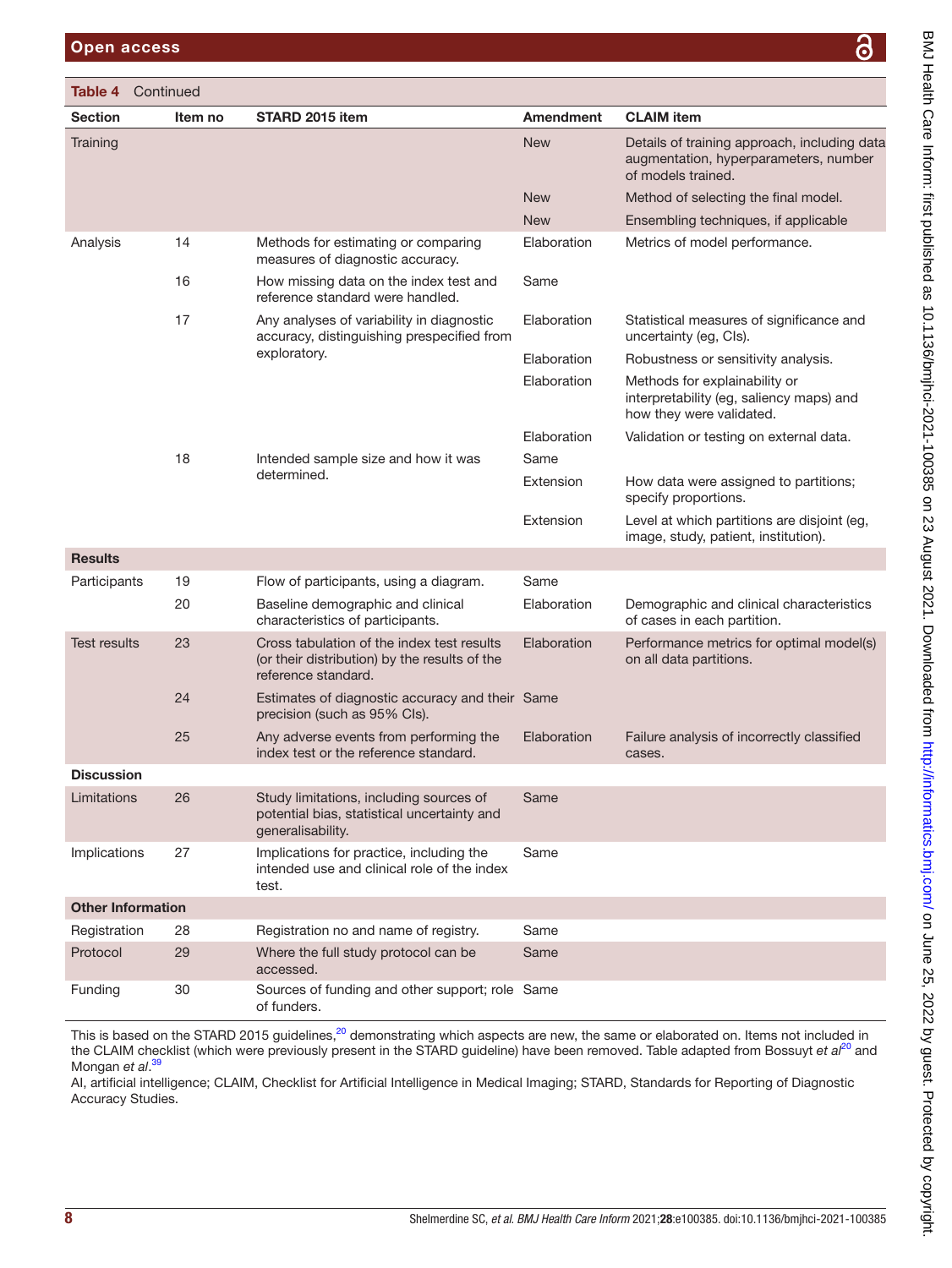AI algorithm may be more relevant for oncological or surgical specialties).

Although the reporting guidelines outlined may seem comprehensive, there remain areas that will need to be addressed, such as for economic health evaluation of AI-tools and algorithms (many are currently developed for 'pharmacoeconomic evaluations'.[49](#page-9-11) It is likely that future guidelines may take the form of an extension to the widely used CHEERS guidance (Consolidated Health Economic Evaluation Reporting Standards $50\,51$  available via the EQUATOR network[.13](#page-8-11) Nevertheless, a wide variation in opinion regarding the most appropriate economic evaluation guideline already exists for non-AI related tools, and this may be reflected in future iterations of such guidelines depending on how the algorithms are funded in different healthcare systems.<sup>[52](#page-9-13)</sup>

The current guidelines outlined here will likely continue to be updated in the light of new understanding of the specific challenges of AI as an intervention and, how traditional study designs and reports need to be adapted.

Funding OJA is funded by a National Institute for Health Research (NIHR) Career Development Fellowship (NIHR-CDF-2017-10-037). SS, OJA and NJS receive funding from the Great Ormond Street Children's Charity and the Great Ormond Street Hospital NIHR Biomedical Research Centre. AD receives funding from Health Data Research UK. An initiative funded by UK Research and Innovation, Department of Health and Social Care (England) and the devolved administrations and leading medical research charities.

**Disclaimer** The funding source(s) did not have any direct involvement in the methodology, design or write-up of this review article.

Competing interests None declared.

Patient and public involvement statement Not required

Patient consent for publication Not required.

Ethics approval Not required

Provenance and peer review Not commissioned; externally peer reviewed.

Data availability statement Data sharing not applicable as no datasets generated and/or analysed for this study.

Open access This is an open access article distributed in accordance with the Creative Commons Attribution Non Commercial (CC BY-NC 4.0) license, which permits others to distribute, remix, adapt, build upon this work non-commercially, and license their derivative works on different terms, provided the original work is properly cited, appropriate credit is given, any changes made indicated, and the use is non-commercial. See: [http://creativecommons.org/licenses/by-nc/4.0/.](http://creativecommons.org/licenses/by-nc/4.0/)

#### ORCID iDs

Susan Cheng Shelmerdine<http://orcid.org/0000-0001-6642-9967> Neil J Sebire <http://orcid.org/0000-0001-5348-9063>

#### REFERENCES

- <span id="page-8-0"></span>1 More than machines. *[Nat Mach Intell](http://dx.doi.org/10.1038/s42256-018-0014-z)* 2019;1.
- <span id="page-8-1"></span>2 The Lancet Digital Health. A digital (r)evolution: introducing The Lancet Digital Health. *[Lancet Digit Health](http://dx.doi.org/10.1016/S2589-7500(19)30010-X)* 2019;1:e1.
- <span id="page-8-2"></span>3 Kahn CE, Charles E, Kahn J. Artificial intelligence, real radiology. *[Radiol Artif Intell](http://dx.doi.org/10.1148/ryai.2019184001)* 2019;1:e184001.
- <span id="page-8-3"></span>4 Moher D. Reporting guidelines: doing better for readers. *[BMC Med](http://dx.doi.org/10.1186/s12916-018-1226-0)* 2018;16:233.
- <span id="page-8-4"></span>5 Bluemke DA, Moy L, Bredella MA, *et al*. Assessing radiology research on artificial intelligence: a brief guide for authors, reviewers, and readers-from the radiology editorial board. *[Radiology](http://dx.doi.org/10.1148/radiol.2019192515)* 2020;294:487–9.
- 6 CONSORT-AI and SPIRIT-AI Steering Group. Reporting guidelines for clinical trials evaluating artificial intelligence interventions are needed. *[Nat Med](http://dx.doi.org/10.1038/s41591-019-0603-3)* 2019;25:1467–8.
- <span id="page-8-5"></span>7 Liu X, Faes L, Kale AU, *et al*. A comparison of deep learning performance against health-care professionals in detecting diseases from medical imaging: a systematic review and meta-analysis. *[Lancet Digit Health](http://dx.doi.org/10.1016/S2589-7500(19)30123-2)* 2019;1:e271–97.
- <span id="page-8-6"></span>Nagendran M, Chen Y, Lovejoy CA, et al. Artificial intelligence versus clinicians: systematic review of design, reporting Standards, and claims of deep learning studies. *[BMJ](http://dx.doi.org/10.1136/bmj.m689)* 2020;368:m689.
- <span id="page-8-7"></span>9 Kim DW, Jang HY, Kim KW, *et al*. Design characteristics of studies reporting the performance of artificial intelligence algorithms for diagnostic analysis of medical images: results from recently published papers. *[Korean J Radiol](http://dx.doi.org/10.3348/kjr.2019.0025)* 2019;20:405–10.
- <span id="page-8-8"></span>10 Yusuf M, Atal I, Li J, *et al*. Reporting quality of studies using machine learning models for medical diagnosis: a systematic review. *[BMJ](http://dx.doi.org/10.1136/bmjopen-2019-034568)  [Open](http://dx.doi.org/10.1136/bmjopen-2019-034568)* 2020;10:e034568.
- <span id="page-8-9"></span>11 Bozkurt S, Cahan EM, Seneviratne MG, *et al*. Reporting of demographic data and representativeness in machine learning models using electronic health records. *[J Am Med Inform Assoc](http://dx.doi.org/10.1093/jamia/ocaa164)* 2020;27:1878–84.
- <span id="page-8-10"></span>12 Altman DG, Simera I, Hoey J, *et al*. EQUATOR: reporting guidelines for health research. *[Lancet](http://dx.doi.org/10.1016/S0140-6736(08)60505-X)* 2008;371:1149–50.
- <span id="page-8-11"></span>13 The EQUATOR Network. Enhancing the quality and transparency of health research. Available: <https://www.equator-network.org> [Accessed 22 Mar 2021].
- <span id="page-8-12"></span>14 Moher D, Hopewell S, Schulz KF, *et al*. Consort 2010 explanation and elaboration: updated guidelines for reporting parallel group randomised trials. *[BMJ](http://dx.doi.org/10.1136/bmj.c869)* 2010;340:c869.
- <span id="page-8-13"></span>15 Calvert M, Kyte D, Mercieca-Bebber R, *et al*. Guidelines for inclusion of patient-reported outcomes in clinical trial protocols: the SPIRIT-PRO extension. *[JAMA](http://dx.doi.org/10.1001/jama.2017.21903)* 2018;319:483–94.
- <span id="page-8-14"></span>16 Calvert M, Blazeby J, Altman DG, *et al*. Reporting of patient-reported outcomes in randomized trials: the CONSORT pro extension. *[JAMA](http://dx.doi.org/10.1001/jama.2013.879)* 2013;309:814–22.
- <span id="page-8-15"></span>17 Liu X, Cruz Rivera S, Moher D, *et al*. Reporting guidelines for clinical trial reports for interventions involving artificial intelligence: the CONSORT-AI extension. *[Lancet Digit Health](http://dx.doi.org/10.1016/S2589-7500(20)30218-1)* 2020;2:e537–48.
- 18 Liu X, Rivera SC, Moher D. Reporting guidelines for clinical trial reports for interventions involving artificial intelligence: the CONSORT-AI extension. *BMJ* 2020;370:m3164.
- 19 Liu X, Cruz Rivera S, Moher D, *et al*. Reporting guidelines for clinical trial reports for interventions involving artificial intelligence: the CONSORT-AI extension. *[Nat Med](http://dx.doi.org/10.1038/s41591-020-1034-x)* 2020;26:1364–74.
- <span id="page-8-16"></span>20 Bossuyt PM, Reitsma JB, Bruns DE, *et al*. Stard 2015: an updated list of essential items for reporting diagnostic accuracy studies. *[Radiology](http://dx.doi.org/10.1148/radiol.2015151516)* 2015;277:826–32.
- <span id="page-8-17"></span>21 Cruz Rivera S, Liu X, Chan A-W, *et al*. Guidelines for clinical trial protocols for interventions involving artificial intelligence: the SPIRIT-AI extension. *[Lancet Digit Health](http://dx.doi.org/10.1016/S2589-7500(20)30219-3)* 2020;2:e549–60.
- 22 Cruz Rivera S, Liu X, Chan A-W, *et al*. Guidelines for clinical trial protocols for interventions involving artificial intelligence: the SPIRIT-AI extension. *[Nat Med](http://dx.doi.org/10.1038/s41591-020-1037-7)* 2020;26:1351–63.
- 23 Rivera SC, Liu X, Chan A-W, *et al*. Guidelines for clinical trial protocols for interventions involving artificial intelligence: the SPIRIT-AI extension. *[BMJ](http://dx.doi.org/10.1136/bmj.m3210)* 2020;370:m3210.
- <span id="page-8-18"></span>24 Chan A-W, Tetzlaff JM, Gøtzsche PC, *et al*. Spirit 2013 explanation and elaboration: guidance for protocols of clinical trials. *[BMJ](http://dx.doi.org/10.1136/bmj.e7586)* 2013;346:e7586.
- <span id="page-8-19"></span>25 Hoffmann TC, Glasziou PP, Boutron I, *et al*. Better reporting of interventions: template for intervention description and replication (TIDieR) checklist and guide. *[BMJ](http://dx.doi.org/10.1136/bmj.g1687)* 2014;348:g1687.
- <span id="page-8-20"></span>26 Sounderajah V, Ashrafian H, Aggarwal R, *et al*. Developing specific reporting guidelines for diagnostic accuracy studies assessing AI interventions: the STARD-AI steering group. *[Nat Med](http://dx.doi.org/10.1038/s41591-020-0941-1)* 2020;26:807–8.
- <span id="page-8-21"></span>27 Collins GS, Reitsma JB, Altman DG, *et al*. Transparent reporting of a multivariable prediction model for individual prognosis or diagnosis (TRIPOD): the TRIPOD statement. *[BMJ](http://dx.doi.org/10.1136/bmj.g7594)* 2015;350:g7594.
- <span id="page-8-22"></span>28 Collins GS, Moons KGM. Reporting of artificial intelligence prediction models. *[Lancet](http://dx.doi.org/10.1016/S0140-6736(19)30037-6)* 2019;393:1577–9.
- 29 Andaur Navarro CL, Damen JAAG, Takada T, *et al*. Protocol for a systematic review on the methodological and reporting quality of prediction model studies using machine learning techniques. *[BMJ](http://dx.doi.org/10.1136/bmjopen-2020-038832)  [Open](http://dx.doi.org/10.1136/bmjopen-2020-038832)* 2020;10:e038832.
- <span id="page-8-23"></span>30 Moons KGM, Wolff RF, Riley RD, *et al*. PROBAST: a tool to assess risk of bias and applicability of prediction model studies: explanation and elaboration. *[Ann Intern Med](http://dx.doi.org/10.7326/M18-1377)* 2019;170:W1.
- <span id="page-8-24"></span>31 DECIDE-AI Steering Group. DECIDE-AI: new reporting guidelines to bridge the development-to-implementation gap in clinical artificial intelligence. *[Nat Med](http://dx.doi.org/10.1038/s41591-021-01229-5)* 2021;27:186–7.